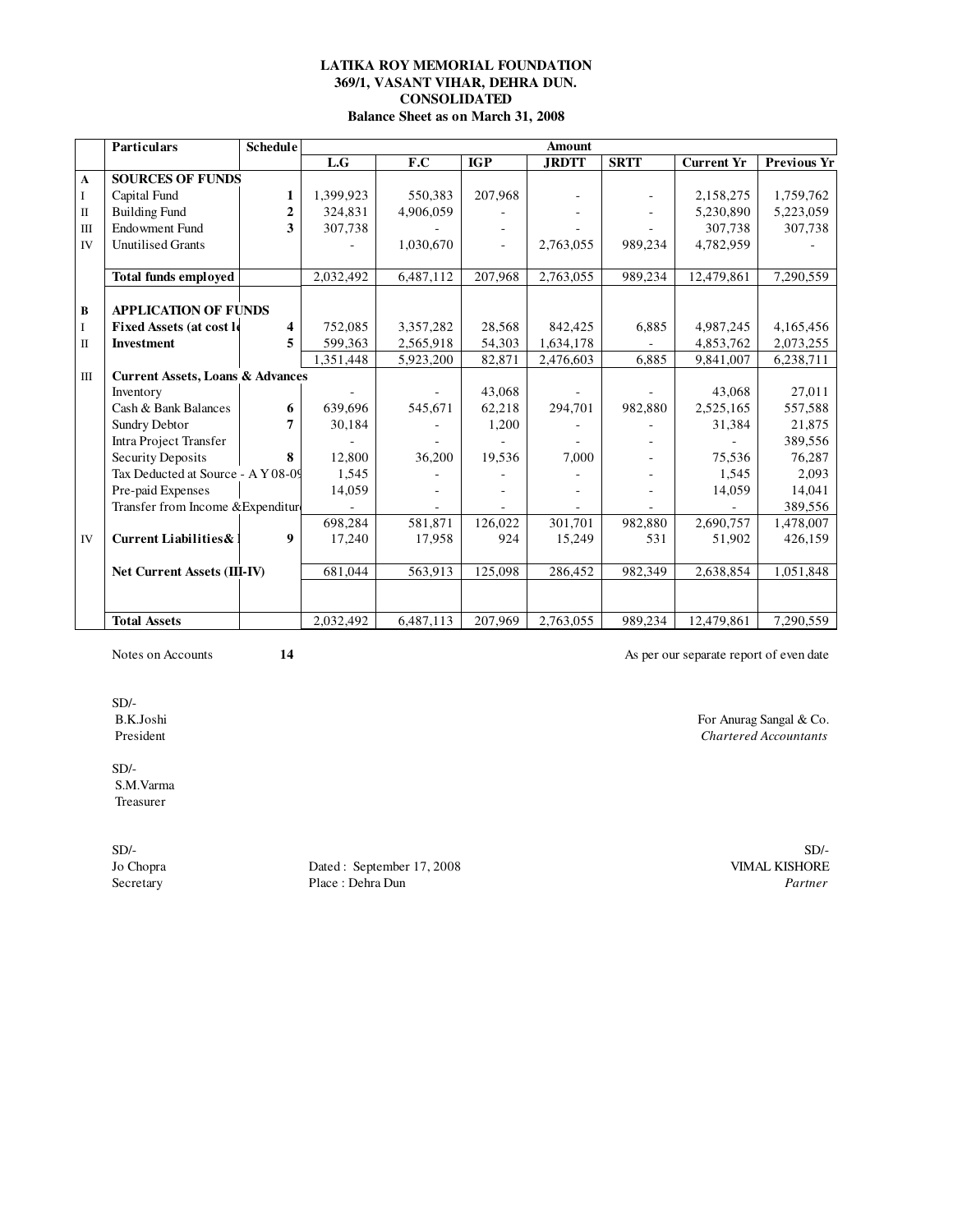### **CONSOLIDATED LATIKA ROY MEMORIAL FOUNDATION 369/1, VASANT VIHAR, DEHRA DUN**

**Income & Expenditure Account for the year ended March 31, 2008**

| <b>Particulars</b>                             | <b>Schedule</b> |           | Amount    |            |              |             |                   |                    |
|------------------------------------------------|-----------------|-----------|-----------|------------|--------------|-------------|-------------------|--------------------|
|                                                |                 | L.G       | F.C       | <b>IGP</b> | <b>JRDTT</b> | <b>SRTT</b> | <b>Current Yr</b> | <b>Previous Yr</b> |
| <b>INCOME</b>                                  |                 |           |           |            |              |             |                   |                    |
| <b>Sales</b>                                   |                 |           |           | 578,893    |              |             | 578,893           | 432,754            |
| Grants & Donation                              | 11              | 682,242   | 313,612   |            | 8,500,000    | 3,150,000   | 12,645,854        | 4,572,815          |
| Other Income                                   | 10              | 521,847   | 300,739   | 19,766     | 329,694      | 189,105     | 1,361,151         | 624,459            |
|                                                |                 |           |           |            |              |             |                   |                    |
|                                                |                 | 1,204,089 | 614,351   | 598,659    | 8,829,694    | 3,339,105   | 14,585,899        | 5,630,028          |
|                                                |                 |           |           |            |              |             |                   |                    |
| <b>EXPENDITURE</b>                             |                 |           |           |            |              |             |                   |                    |
| Cost Of Good sold                              | 12              |           |           | 267,138    |              |             | 267,138           | 388,399            |
| Project Running Expen.                         | 13              | 784,222   | 60,827    | 351,200    | 5,813,276    | 1,959,100   | 8,968,625         | 5,574,214          |
| Administrative Expense                         | 14              | 262,679   | 112,689   |            |              |             | 375,368           | 427,922            |
| Depreciation                                   | 4               | 87,420    | 83,148    | 9,263      | 253,363      | 1,215       | 434,409           | 187,324            |
|                                                |                 | 1,134,321 | 256,664   | 627,601    | 6,066,639    | 1,960,315   | 10,045,540        | 6,577,859          |
|                                                |                 |           |           |            |              |             |                   |                    |
| Surplus/(Deficit) before Capital Ex            |                 | 69,768    | 357,687   | (28,942)   |              |             | 398,514           | (325,663)          |
| Unutilised Grants Before Set Off previous Year |                 |           | 1,030,670 |            | 2,763,055    | 1,378,790   |                   |                    |
| Less: Transfer of loss for the previc          |                 |           |           |            |              | 389,556     |                   |                    |
| Unutilised Grants Carried Forwar               |                 |           | 1,030,670 |            | 2,763,055    | 989,234     |                   |                    |
| Capital Expenditure                            |                 | 145,035   |           | 7,275      | 1,095,788    | 8,100       | 1,256,198         | 490,026            |

Notes on Accounts **15 15** As per our separate report of even date

SD/-<br>B.K.Joshi B.K.Joshi For Anurag Sangal & Co.

 $SD/-$  S.M.Varma Treasurer

Jo Chopra Dated : September 17, 2008 VIMAL KISHORE Place : Dehra Dun

Chartered Accountants

SD/- SD/-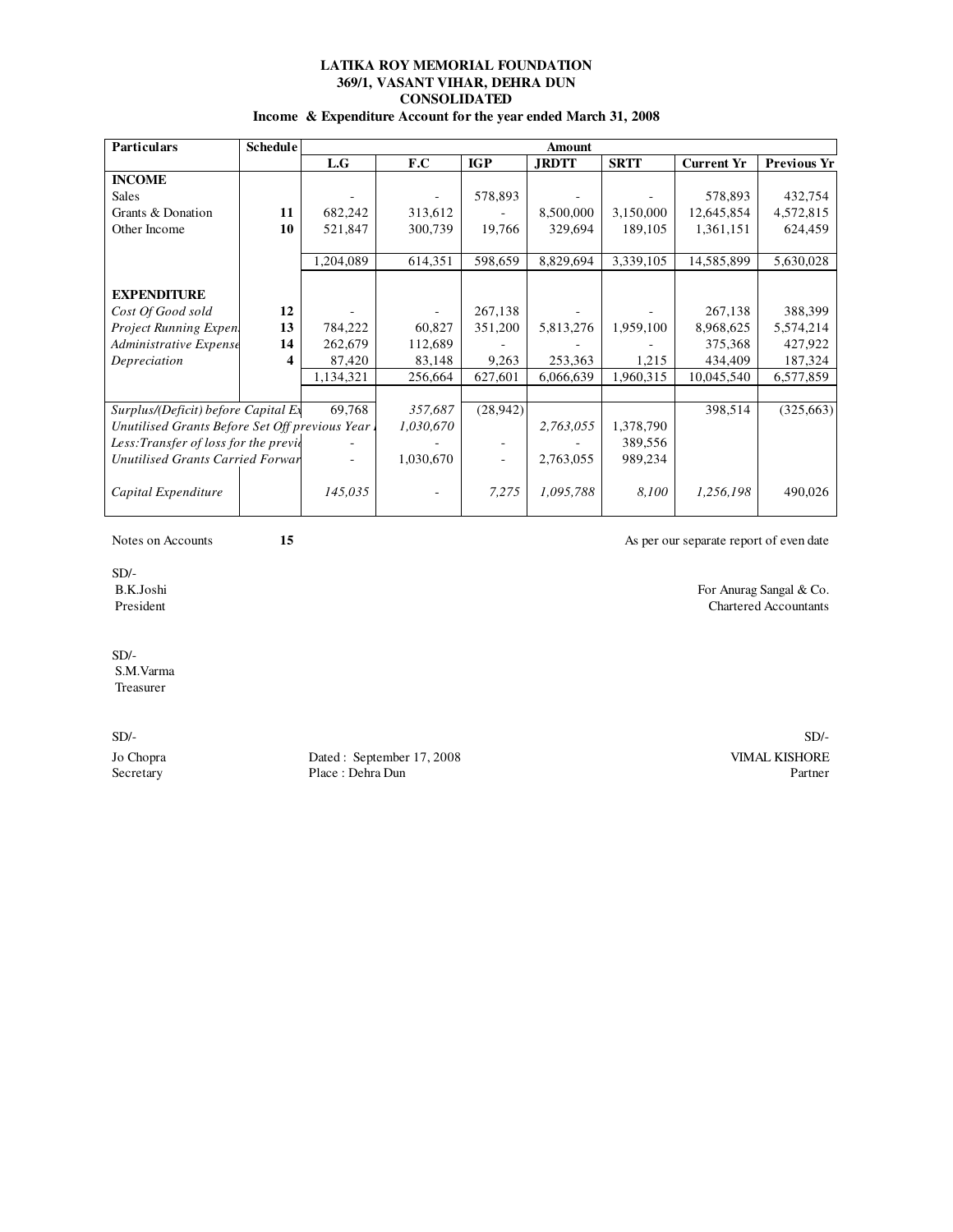## **CONSOLIDATED LATIKA ROY MEMORIAL FOUNDATION 369/1, VASANT VIHAR, DEHRA DUN**

# **Schedules to Consolidated Accounts for the year ended March 31, 2008**

|   | <b>Particulars</b>                    | L.G       | F.C       | <b>IGP</b> | <b>JRDTT</b>   | <b>SRTT</b> |                   | Amount             |
|---|---------------------------------------|-----------|-----------|------------|----------------|-------------|-------------------|--------------------|
|   |                                       |           |           |            |                |             | <b>Current Yr</b> | <b>Previous Yr</b> |
|   | <b>Capital Fund</b>                   |           |           |            |                |             |                   |                    |
|   | <b>Opening Balance</b>                | 1,330,155 | 192,696   | 236,910    |                |             | 1,759,761         | 1,469,275          |
|   | Transfrd. From other Project/Funds    |           |           |            |                |             |                   | 80,825             |
|   |                                       | 1,330,155 | 192,696   | 236,910    |                | ٠           | 1,759,761         | 1,550,100          |
|   | Add: Surplus during the year          | 69,768    | 357,687   |            | ٠              |             | 427,455           | 914,044            |
|   |                                       | 1,399,923 | 550,383   | 236,910    | $\overline{a}$ | -           | 2,187,216         | 2,464,144          |
|   | Less: Transfer of loss for the previo |           |           |            |                |             |                   |                    |
|   | Less: Transferred to other Project/I  |           |           |            |                |             |                   | 80,825             |
|   | Less: Deficit during the year         |           |           | 28,942     |                |             | 28,942            | 850,151            |
|   |                                       | 1,399,923 | 550,383   | 207,968    |                | ۰.          | 2,158,275         | 1,533,168          |
|   |                                       |           |           |            |                |             |                   |                    |
| 2 | <b>Building Fund</b>                  |           |           |            |                |             |                   |                    |
|   | <b>Opening Balance</b>                | 317,000   | 4,906,059 |            |                |             | 5,223,059         | 3,543,279          |
|   | Additions/(deletions)                 |           |           |            |                |             |                   |                    |
|   | during the year                       | 7,831     |           |            |                |             | 7,831             | 1,679,780          |
|   |                                       | 324,831   | 4,906,059 |            |                |             | 5,230,890         | 5,223,059          |
|   |                                       |           |           |            |                |             |                   |                    |
| 3 | <b>Endowment Fund</b>                 |           |           |            |                |             |                   |                    |
|   | <b>Opening Balance</b>                | 307,738   |           |            |                |             | 307,738           | 307,738            |
|   | Additions during the year             |           |           |            |                |             |                   |                    |
|   |                                       | 307,738   |           |            |                |             | 307,738           | 307,738            |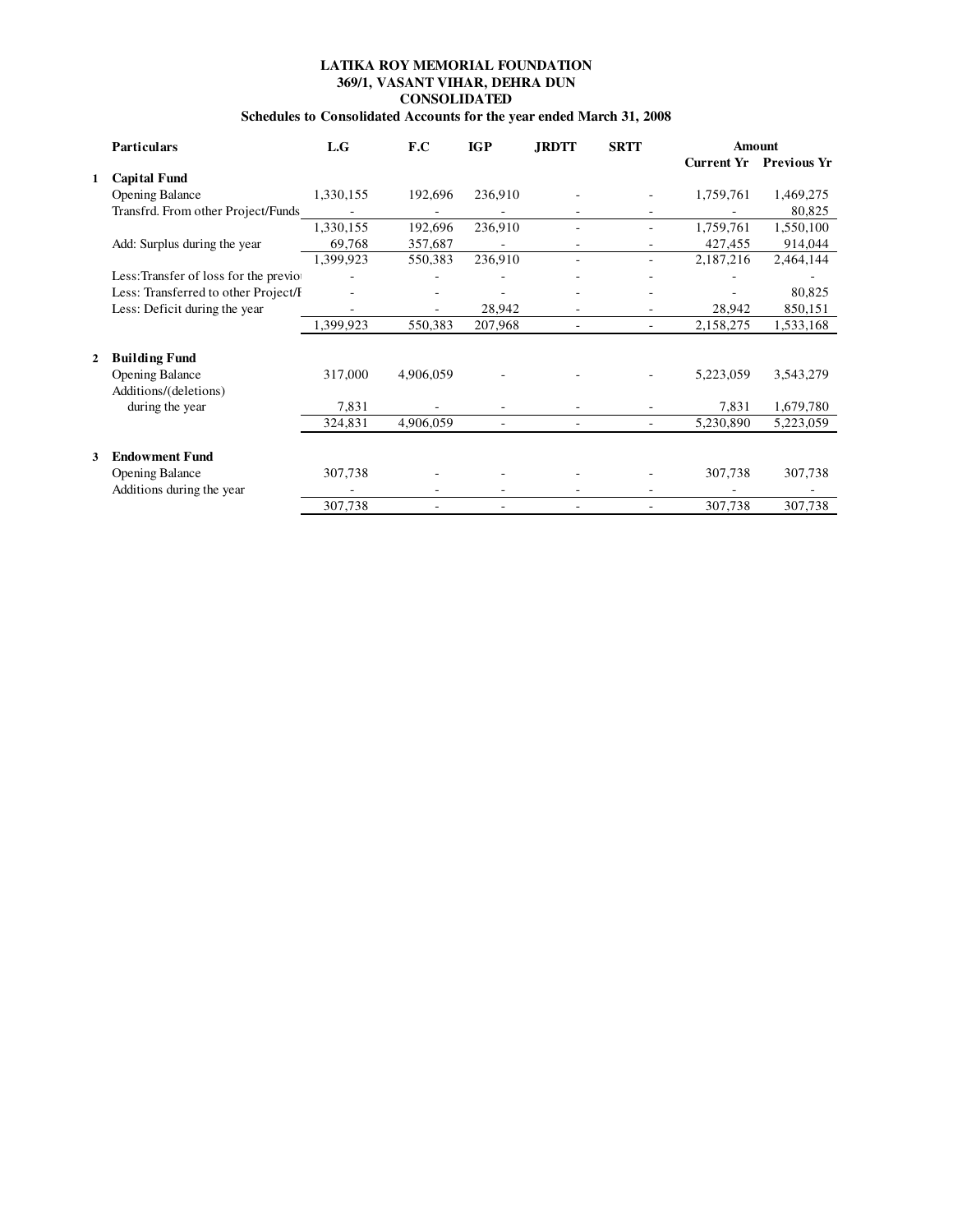### **LATIKA ROY MEMORIAL FOUNDATION 369/1, VASANT VIHAR, DEHRA DUN CONSOLIDATED**

### **Schedules to Consolidated Accounts for the year ended March 31, 2008**

#### **Fixed Assets 4 a Local Grants**

| <b>Particulars</b>          | WDV as on |                          | <b>Additions</b>         | <b>Deletion</b>              | Value as   | <b>Depreciation</b> |        | WDV as      |
|-----------------------------|-----------|--------------------------|--------------------------|------------------------------|------------|---------------------|--------|-------------|
|                             | 1/4/07    | upto $30/9$              | after 30/9               |                              | on31/03/08 | Rate                | Amount | on 31/03/08 |
| Land                        | 223,500   | $\overline{\phantom{0}}$ | $\overline{\phantom{0}}$ | -                            | 223,500    |                     |        | 223,500     |
| Vehicles                    | 314,575   | $\overline{\phantom{a}}$ | 89,500                   | $\qquad \qquad \blacksquare$ | 404,075    | 15%                 | 53,899 | 350,176     |
| Office Equip                | 69,128    | 49,560                   | $\overline{\phantom{0}}$ | $\overline{\phantom{0}}$     | 118,688    | 15%                 | 17,803 | 100,885     |
| Kitchen Equip               | 833       | $\overline{\phantom{a}}$ | $\overline{\phantom{0}}$ | -                            | 833        | 15%                 | 125    | 708         |
| Furniture                   | 43,190    | $\overline{\phantom{a}}$ | 5,975                    | $\overline{\phantom{0}}$     | 49.165     | 10%                 | 4,618  | 44,547      |
| Computers                   | 9,976     | $\overline{\phantom{0}}$ |                          | $\overline{\phantom{0}}$     | 9.976      | 60%                 | 5,986  | 3,990       |
| Physiotherapy Equ           | 2,792     | $\overline{\phantom{0}}$ |                          | -                            | 2.792      | 15%                 | 419    | 2,373       |
| Invertor                    | 15.785    | $\overline{\phantom{0}}$ |                          | $\overline{\phantom{0}}$     | 15.785     | $15\%$              | 2,368  | 13,417      |
| <b>Electrical Equipment</b> | 10,927    | $\overline{\phantom{0}}$ |                          | $\overline{\phantom{0}}$     | 10.927     | $15\%$              | 1,639  | 9,288       |
| Music System                | 3.764     |                          |                          | $\overline{\phantom{0}}$     | 3.764      | $15\%$              | 565    | 3,199       |
| <b>TOTAL</b> (A)            | 694,470   | 49.560                   | 95,475                   |                              | 839,505    |                     | 87,420 | 752,085     |

### b **Frogien Contribution**

| <b>Particulars</b> | WDV as on |                          | <b>Additions</b> | <b>Deletion</b> | Value as   | <b>Depreciation</b> |        | WDV as      |
|--------------------|-----------|--------------------------|------------------|-----------------|------------|---------------------|--------|-------------|
|                    | 1/4/07    | upto 30/9                | after 30/9       |                 | on31/03/08 | Rate                | Amount | on 31/03/08 |
| Land               | 2,922,655 | $\overline{\phantom{a}}$ |                  | ۰               | 2,922,655  |                     |        | 2,922,655   |
| Vehicles           | 215,818   | $\overline{\phantom{a}}$ | ۰                | ۰               | 215,818    | 15%                 | 32,373 | 183,445     |
| Office Equip       | 35,309    | $\overline{\phantom{a}}$ |                  | ۰               | 35,309     | 15%                 | 5,296  | 30,013      |
| Furniture          | 48,468    | ٠                        |                  |                 | 48,468     | 10%                 | 4,847  | 43,621      |
| Computers          | 34,893    | $\overline{\phantom{a}}$ | ۰                |                 | 34,893     | 60%                 | 20,936 | 13,957      |
| Physiotherapy Equ  | 1,665     | $\overline{\phantom{a}}$ |                  |                 | 1.665      | $15\%$              | 250    | 1,415       |
| Invertor           | 22,143    | ٠                        |                  | ۰               | 22,143     | 15%                 | 3.321  | 18,822      |
| Music System       | 3,540     | ٠                        |                  |                 | 3,540      | $15\%$              | 531    | 3,009       |
| Boundary Wall      | 155,939   |                          |                  |                 | 155,939    | 10%                 | 15,594 | 140,345     |
| Total(B)           | 3.440.430 | $\overline{\phantom{a}}$ | ۰                |                 | 3.440.430  |                     | 83,148 | 3,357,282   |

#### c **Income Generation Progammes Asha Kiran**

| <b>Particulars</b>     | WDV as on |                          | <b>Additions</b>         | <b>Deletion</b>          | Value as   | <b>Depreciation</b> |        | WDV as     |
|------------------------|-----------|--------------------------|--------------------------|--------------------------|------------|---------------------|--------|------------|
|                        | 1/4/07    | upto $30/9$              | after 30/9               |                          | on31/03/08 | Rate                | Amount | on 31/3/08 |
| Furniture & Fitting-AK | 6,852     | 3.900                    | 3,375                    | $\overline{\phantom{a}}$ | 14.127     | $10\%$              | 1.244  | 12,883     |
| Office Equipements-AK  | 2,820     | $\overline{\phantom{a}}$ | $\overline{\phantom{0}}$ | ٠                        | 2,820      | 15%                 | 423    | 2,397      |
| Karuna Vihar           |           |                          |                          |                          |            |                     |        |            |
| Computers - KV         | 10.358    | $\overline{\phantom{a}}$ | $\sim$                   | $\sim$                   | 10.358     | 60%                 | 6.215  | 4.143      |
| Office Equipements-KV  | 6,565     | $\overline{\phantom{a}}$ |                          |                          | 6.565      | 15%                 | 985    | 5,580      |
| Furniture & Fitting-KV | 3,961     |                          |                          | -                        | 3,961      | 10%                 | 396    | 3,565      |
| TOTAL '(C)             | 30,556    | 3.900                    | 3,375                    |                          | 37,831     |                     | 9,263  | 28,568     |

### d **JRDTT**

|   | <b>Particulars</b> | WDV as on |             | <b>Additions</b> | <b>Deletion</b>          | Value as   | Depreciation |         | WDV as     |
|---|--------------------|-----------|-------------|------------------|--------------------------|------------|--------------|---------|------------|
|   |                    | 1/4/07    | upto $30/9$ | after 30/9       |                          | on31/03/08 | Rate         | Amount  | on 31/3/08 |
|   | Vehicles           |           |             | 505.000          | $\overline{\phantom{a}}$ | 505,000    | 15%          | 37,875  | 467,125    |
|   | Office Equip       |           | 126.560     | 12.990           | $\overline{\phantom{a}}$ | 139.550    | 15%          | 19.958  | 119.592    |
|   | Furniture          |           | 101.318     | 44,643           | $\overline{\phantom{a}}$ | 145.961    | 10%          | 12,364  | 133,597    |
|   | Computers          |           | 305.277     |                  |                          | 305,277    | 60%          | 183,166 | 122,111    |
|   |                    |           | 533,155     | 562,633          |                          | 1,095,788  |              | 253,363 | 842,425    |
| e | <b>SRTT</b>        |           |             |                  |                          |            |              |         |            |
|   | Particulars        | WDV as on |             | <b>Additions</b> | <b>Deletion</b>          | Value as   | Depreciation |         | WDV as     |
|   |                    | 1/4/07    | upto $30/9$ | after 30/9       |                          | on31/03/08 | Rate         | Amount  | on 31/3/08 |
|   | Office Equip       |           | 8.100       |                  |                          | 8,100      | 15%          | 1.215   | 6,885      |
|   |                    |           | 8,100       |                  |                          | 8,100      |              | 1,215   | 6,885      |
|   |                    |           |             |                  |                          |            |              |         |            |

**TOTAL (A+B+C+D+E)** 4,165,456 4,987,245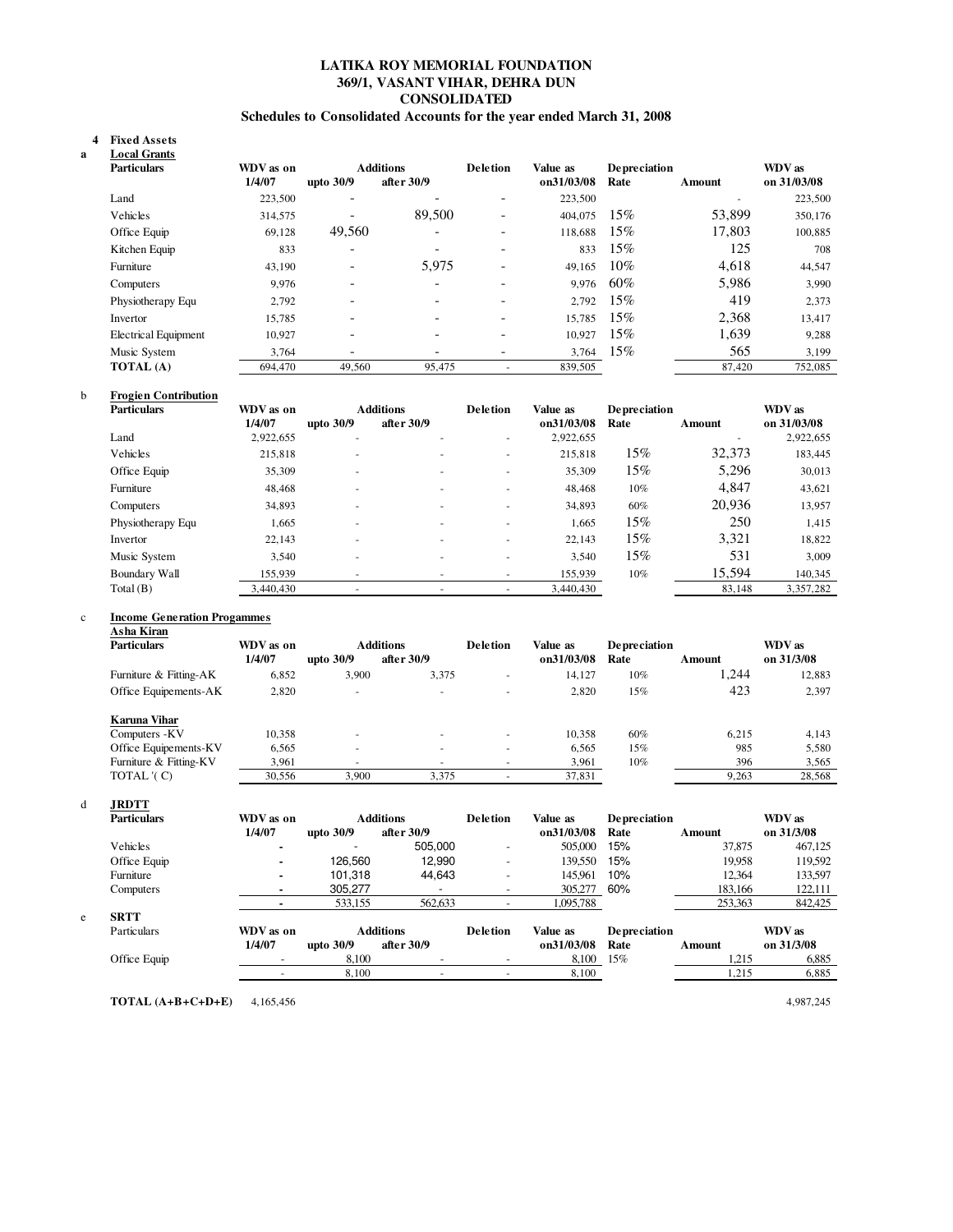### **CONSOLIDATED LATIKA ROY MEMORIAL FOUNDATION 369/1, VASANT VIHAR, DEHRA DUN**

## **Schedules to Consolidated Accounts for the year ended March 31, 2008**

|    | Particulars                                     |                             |                          |                              |                          |                          |                     | Amount                        |
|----|-------------------------------------------------|-----------------------------|--------------------------|------------------------------|--------------------------|--------------------------|---------------------|-------------------------------|
| 5  | <b>Investment</b>                               | L.G                         | F.C                      | <b>IGP</b>                   | <b>JRDTT</b>             | <b>SRTT</b>              | <b>Current Yr</b>   | <b>Previous Yr</b>            |
|    | Mutual Fund                                     |                             | 700,000                  |                              |                          |                          | 700,000             | 400,000                       |
|    | Fixed Deposits With Bank                        | 599,363                     | 1,865,918                | 54,303                       | 1,634,178                |                          | 4,153,762           | 1,673,255                     |
|    |                                                 | 599,363                     | 2,565,918                | 54,303                       | 1,634,178                | $\blacksquare$           | 4,853,762           | 2,073,255                     |
|    |                                                 |                             |                          |                              |                          |                          |                     |                               |
| 6  | <b>Cash &amp; Bank Balances</b>                 | L.G                         | F.C                      | <b>IGP</b>                   | <b>JRDTT</b>             | <b>SRTT</b>              | <b>Current Yr</b>   | <b>Previous Yr</b>            |
|    | Indian Oversees Bank C/A # 1034                 | 123,919                     |                          |                              |                          |                          | 123,919             | 125,578                       |
|    | Indian Oversees Bank S/B # 5133                 | 515,777                     |                          |                              |                          |                          | 515,777             | 88,402                        |
|    | State Bank of India A/c # 8906-F.               | $\blacksquare$              | 545,671                  | ä,                           |                          |                          | 545,671             | 163,920                       |
|    | Indian Oversees Bank A/c #1065                  |                             |                          | 16,136                       |                          |                          | 16,136              | 71,051                        |
|    | Indian Oversees Bank C/d #44                    |                             | L.                       | 46,082                       | $\overline{a}$           |                          | 46,082              | 81,673                        |
|    | Indian Overseas Bank#9086                       |                             |                          |                              |                          | 982,880                  | 982,880             | 59,323                        |
|    | Indian Oversees Bank A/c #1015                  | $\sim$                      | ÷.                       | ÷,                           | 294,701                  | $\blacksquare$           | 294,701             | $\sim$                        |
|    |                                                 | 639,696                     | 545,671                  | 62,218                       | 294,701                  | 982,880                  | 2,525,165           | 589,947                       |
| 7  | <b>Sundry Debtor</b>                            | L.G                         | F.C                      | <b>IGP</b>                   | <b>JRDTT</b>             | <b>SRTT</b>              |                     | <b>Current Yr Previous Yr</b> |
|    | Kriti                                           |                             |                          |                              |                          |                          |                     | 6,685                         |
|    | K.V.Ramratnam                                   |                             |                          |                              |                          |                          |                     | 15,000                        |
|    | Shaila Shivdas                                  |                             |                          |                              |                          |                          |                     | 190                           |
|    | Kusum Kanwar                                    | 15,184                      |                          |                              |                          |                          | 15,184              |                               |
|    | Parakash Kanduri                                | 15,000                      |                          |                              |                          |                          | 15,000              |                               |
|    | Gurjas                                          | $\overline{a}$              |                          | 750                          |                          |                          | 750                 |                               |
|    | Jyotica Anand                                   |                             |                          | 300                          |                          |                          | 300                 |                               |
|    | Savita Thapliyal                                |                             | $\overline{\phantom{a}}$ | 150                          | $\blacksquare$           | $\sim$                   | 150                 | ٠                             |
|    |                                                 | 30,184                      | ÷,                       | 1,200                        | $\overline{\phantom{a}}$ | ÷,                       | 31,384              | 21,875                        |
|    |                                                 |                             |                          |                              |                          |                          |                     |                               |
| 8  | <b>Security Deposits</b>                        | L.G                         | F.C                      | <b>IGP</b>                   | <b>EIC</b>               | <b>SRTT</b>              | <b>Current Yr</b>   | <b>Previous Yr</b>            |
|    | Security Deposits-Rent                          | 12,800                      | 36,200                   | $\qquad \qquad \blacksquare$ | $\bar{a}$                |                          | 49,000              | 56,500                        |
|    | Gas Connection                                  |                             |                          | ä,                           | 6,000                    |                          | 6,000               | 1,400                         |
|    | Telephone                                       |                             |                          | 2,000                        | 1,000                    |                          | 3,000               | 2,000                         |
|    | Security Deposits - Bistlery Bottles            |                             |                          | L.                           |                          |                          | ä,                  | 150                           |
|    | Security Deposits-SaleTax Registra              |                             | ä,                       | 16,237                       | ä,                       |                          | 16,237              | 15,000                        |
|    | Add: Interest Accured On Security I             |                             |                          | 1,299                        |                          | $\overline{\phantom{a}}$ | 1,299               | 1,237                         |
|    |                                                 | 12,800                      | 36,200                   |                              |                          |                          |                     |                               |
|    |                                                 |                             |                          | 19,536                       | 7,000                    | ÷,                       | 75,536              | 76,287                        |
| 9  |                                                 |                             |                          |                              |                          |                          |                     |                               |
|    | <b>Current Liabilities &amp; Provisions L.G</b> |                             | F.C                      | <b>IGP</b>                   | <b>EIC</b>               | <b>SRTT</b>              | <b>Current Yr</b>   | <b>Previous Yr</b>            |
|    | Intra Project Transfer                          |                             |                          |                              |                          |                          | ÷,                  | 389,556                       |
|    | Expenses Payable                                |                             |                          |                              |                          |                          |                     |                               |
|    | Electrcity & Water Charges payable              | 16,490                      |                          |                              | 320                      | 531                      | 17,341              | 9,260                         |
|    | Telephone Expenses Payable                      | 750                         |                          | 924                          | 14,929                   |                          | 16,603              | 9,385                         |
|    | Audit Fees Payable                              | $\bar{a}$                   | 17,958                   | ÷,                           | $\overline{\phantom{a}}$ |                          | 17,958              | 17,958                        |
|    |                                                 | 17,240                      | 17,958                   | 924                          | 15,249                   | 531                      | 51,902              | 426,159                       |
|    |                                                 |                             |                          |                              |                          |                          |                     |                               |
| 10 | <b>Other Incomes</b>                            | $\mathbf{L}.\mathbf{G}$     | F.C                      | <b>IGP</b>                   | <b>JRDTT</b>             | <b>SRTT</b>              | <b>Current Yr</b>   | <b>Previous Yr</b>            |
|    | Fees-Contribution                               | 411,400                     | ÷,                       | $\blacksquare$               | $\overline{\phantom{a}}$ | 164,191                  | 575,591             | 416,297                       |
|    | <b>Interest From Bank</b>                       | 10,594                      | 7,798                    | $\blacksquare$               | 6,856                    | 6,546                    | 31,794              | 20,334                        |
|    | Interest on FDR                                 | 46,303                      | 102,567                  | 4,303                        | 322,838                  | 18,368                   | 494,379             | 17,642                        |
|    | Income from Mutual Funds                        | $\mathcal{L}_{\mathcal{A}}$ | 190,332                  |                              |                          |                          | 190,332             | 48,647                        |
|    | Miscellaneous Receipts                          | 33,515                      |                          | 15,463                       |                          |                          | 48,978              | 1,800                         |
|    | Interest on Income Tax Refund                   | 35                          | 42                       | ÷,                           |                          |                          | 77                  | 103                           |
|    | Interest on Income Tax Refund                   | 20,000<br>521,847           | L,<br>300,739            | ä,<br>19,766                 | $\sim$<br>329,694        | $\sim$<br>189,105        | 20,000<br>1,361,151 | $\blacksquare$<br>504,823     |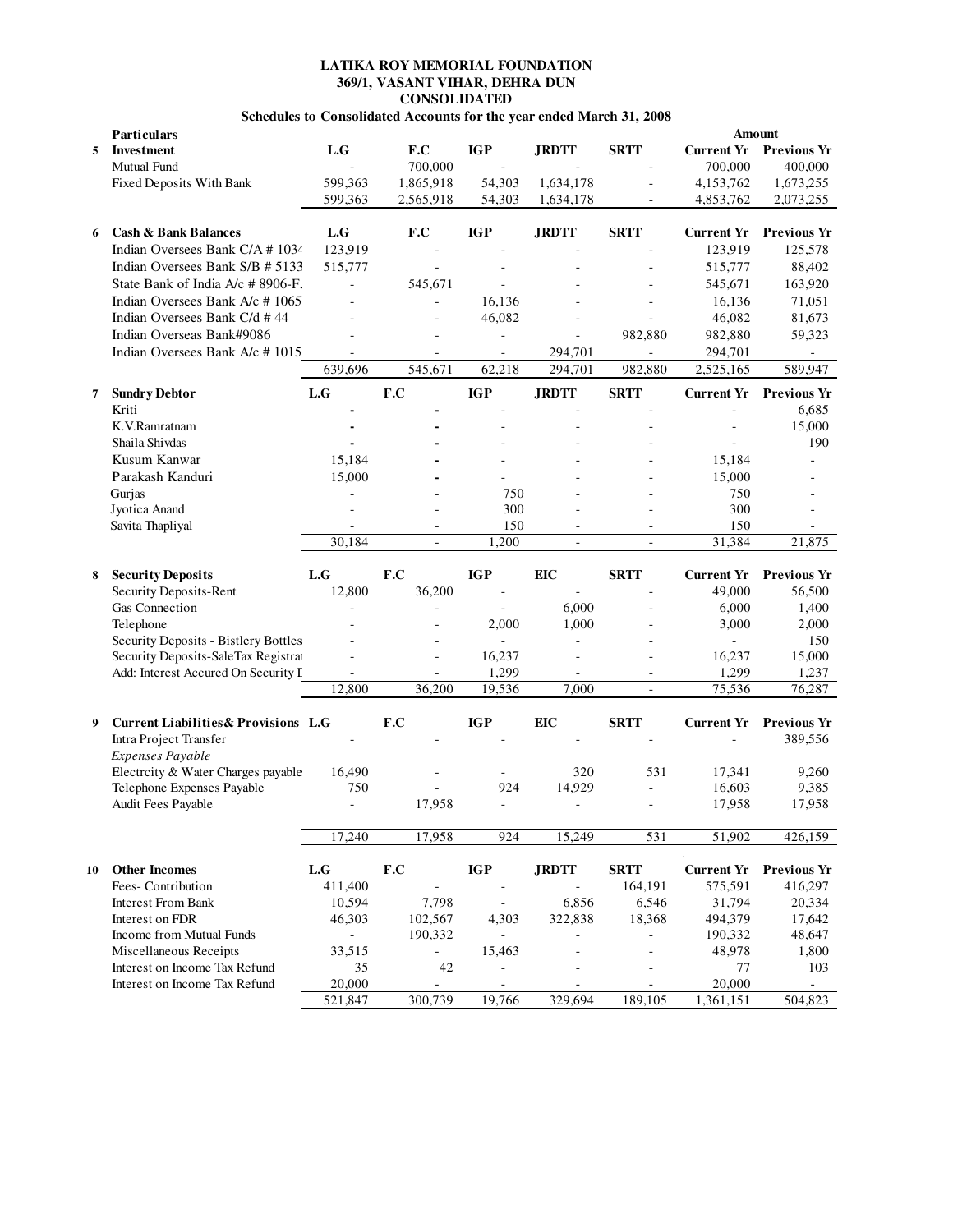# **LATIKA ROY MEMORIAL FOUNDATION 369/1, VASANT VIHAR, DEHRA DUN CONSOLIDATED**

# **Schedules to Consolidated Accounts for the year ended March 31, 2008**

|    | Particulars                     |                          |                          |                          |                          |             | Amount            |                    |
|----|---------------------------------|--------------------------|--------------------------|--------------------------|--------------------------|-------------|-------------------|--------------------|
| 11 | <b>Grants &amp; Donation</b>    | L.G                      | F.C                      | <b>IGP</b>               | <b>JRDTT</b>             | <b>SRTT</b> | <b>Current Yr</b> | <b>Previous Yr</b> |
|    | Donation                        | 630,075                  | 155,971                  | ÷,                       |                          |             | 786,046           | 3,207,655          |
|    | Grants                          |                          | 157,641                  | ÷,                       | 8,500,000                | 3,150,000   | 12,838,311        | 1,365,160          |
|    | <b>Training Fees</b>            | 52,167                   | $\overline{\phantom{a}}$ |                          | $\overline{\phantom{a}}$ |             | 52,167            |                    |
|    |                                 | 682,242                  | 313,612                  | $\frac{1}{2}$            | 8,500,000                | 3,150,000   | 13,676,524        | 4,572,815          |
|    |                                 |                          |                          |                          |                          |             |                   |                    |
| 12 | <b>Cost Of Good sold</b>        | L.G                      | F.C                      | <b>IGP</b>               | <b>JRDTT</b>             | <b>SRTT</b> | <b>Current Yr</b> | <b>Previous Yr</b> |
|    | <b>Opening Stock</b>            |                          |                          | 27,011                   |                          |             | 27,011            | 33,290             |
|    | Add:                            |                          |                          |                          |                          |             |                   |                    |
|    | <b>Direct Expenses</b>          |                          |                          |                          |                          |             |                   |                    |
|    | Raw Material                    |                          |                          | 280,945                  |                          |             | 280,945           | 108,186            |
|    | Printing of Calendars           |                          |                          |                          |                          |             | L                 | 85,600             |
|    | Honorarium & Consultancy        |                          |                          |                          |                          |             | ä,                | 147,566            |
|    | Photography                     |                          |                          |                          |                          |             |                   | 550                |
|    | Advance For Mela                |                          |                          | 750                      |                          |             | 750               | ÷.                 |
|    | Recruitment expenses            |                          | ä,                       | 1,500                    |                          |             | 1,500             |                    |
|    | Goods Lost in Transit           |                          | ÷,                       |                          | $\bar{\phantom{a}}$      | $\bar{a}$   | ÷,                |                    |
|    |                                 | ÷,                       | ÷,                       | 310,206                  | ä,                       | L.          | 310,206           | 375,192            |
|    | Less:                           |                          |                          |                          |                          |             |                   |                    |
|    | <b>Closing Stock</b>            |                          |                          | 43,068                   |                          |             | 43,068            | 27,011             |
|    | <b>Total A</b>                  | $\mathbb{Z}^2$           | ä,                       | 267,138                  | $\mathbb{Z}^2$           | L.          | 267,138           | 348,181            |
|    |                                 |                          |                          |                          |                          |             |                   |                    |
| 13 | <b>Project Running Expenses</b> | L.G                      | F.C                      | <b>IGP</b>               | <b>JRDTT</b>             | <b>SRTT</b> | <b>Current Yr</b> | <b>Previous Yr</b> |
|    | Salaries and Employees Benefit  | 112,603                  | Ĭ.                       | 129,165                  | 3,937,545                | 1,443,173   | 5,622,486         | 3,187,038          |
|    | Honorarium & Consultancy        | 104,024                  | $\blacksquare$           | 166,439                  | 324,221                  | 124,799     | 719,483           | 367,804            |
|    | Rent                            | 237,600                  | L,                       | ä,                       | 284,700                  |             | 522,300           | 382,400            |
|    | Travelling & Conveyance         | 13,734                   | 1,000                    | 18,085                   | 151,195                  | 71,780      | 255,794           | 132,254            |
|    | Vehicle Expenses                | 112,060                  | 75                       | 10                       | 177,842                  | 63,417      | 353,404           | 218,104            |
|    | Office Expenses                 | 20,750                   | 283                      | 3,057                    | 92,311                   | 14,125      | 130,526           | 49,184             |
|    | Printing & Publication          | $\sim$                   | L.                       | $\bar{a}$                | 226,204                  |             | 226,204           | 131,233            |
|    | Printing & Stationery           | 10,406                   | 29,306                   | 6,449                    | 79,366                   | 68,408      | 193,935           | 32,986             |
|    | Repair & Maintenance            | 35,779                   | 425                      | 3,686                    | 37,454                   | 6,189       | 83,533            | 86,115             |
|    | Telephone Expenses              | 6,988                    | 199                      | 12,665                   | 123,556                  | 15,348      | 158,756           | 59,955             |
|    | Electrcity & Water              | 17,142                   | 2,169                    | ä,                       | 17,151                   |             | 36,462            | 29,169             |
|    | Children Activity Expenses      | 56,210                   | 1,162                    | 100                      | 44,278                   | 8,949       | 110,699           | 43,749             |
|    | E.P.F.Admin Expenses            | 2,285                    | ÷,                       | 1,238                    | 27,439                   | 11,684      | 42,646            | 23,489             |
|    | Workshop and Meeting Expenses   | 24,554                   | L.                       | $\bar{a}$                | 141,915                  | 124,866     | 291,335           | 74,894             |
|    | Audit Fee                       |                          | 19,664                   | Ĭ.                       | ÷,                       |             | 19,664            | 17,958             |
|    | Computer Consumable             | 250                      | 650                      | $\overline{\phantom{a}}$ |                          |             | 900               | 14,000             |
|    | Books Newspaper & Periodicals   | 3,734                    | 94                       | $\sim$                   | 23,217                   | 1,240       | 28,285            | 5,314              |
|    | <b>Bank Charges</b>             | 4,608                    | 685                      | 1,269                    | 10,270                   | 1,280       | 18,112            | 11,007             |
|    | Post & Courier                  | 7,602                    | 683                      | 6,008                    | 52,049                   | 85          | 66,427            | 36,529             |
|    | Advertisement Expenses          | $\overline{\phantom{a}}$ | $\blacksquare$           |                          | 9,585                    | 1,900       | 11,485            | 1,900              |
|    | <b>Hospitality Expenses</b>     | 6,453                    | 270                      |                          | 10,400                   | 1,857       | 18,980            | 7,074              |
|    | <b>Recruitment Expenses</b>     | $\overline{\phantom{a}}$ | ÷,                       |                          | 36,343                   |             | 36,343            | 4,750              |
|    | Training Expenses               | 4,800                    | ÷,                       |                          | 6,166                    |             | 10,966            | 1,630              |
|    | Interest on Bank loan           | $\blacksquare$           | ÷,                       | ÷,                       |                          |             |                   | 6,915              |
|    | Professional Fee                | 2,640                    | 4,162                    | ÷,                       | 69                       |             | 6,871             | 7,396              |
|    | Debtors written off             | $\overline{\phantom{a}}$ | $\overline{\phantom{0}}$ | 3,029                    |                          |             | 3,029             | 2,380              |
|    |                                 | 784,222                  | 60,827                   | 351,200                  | 5,813,276                | 1,959,100   | 8,968,625         | 4,935,227          |